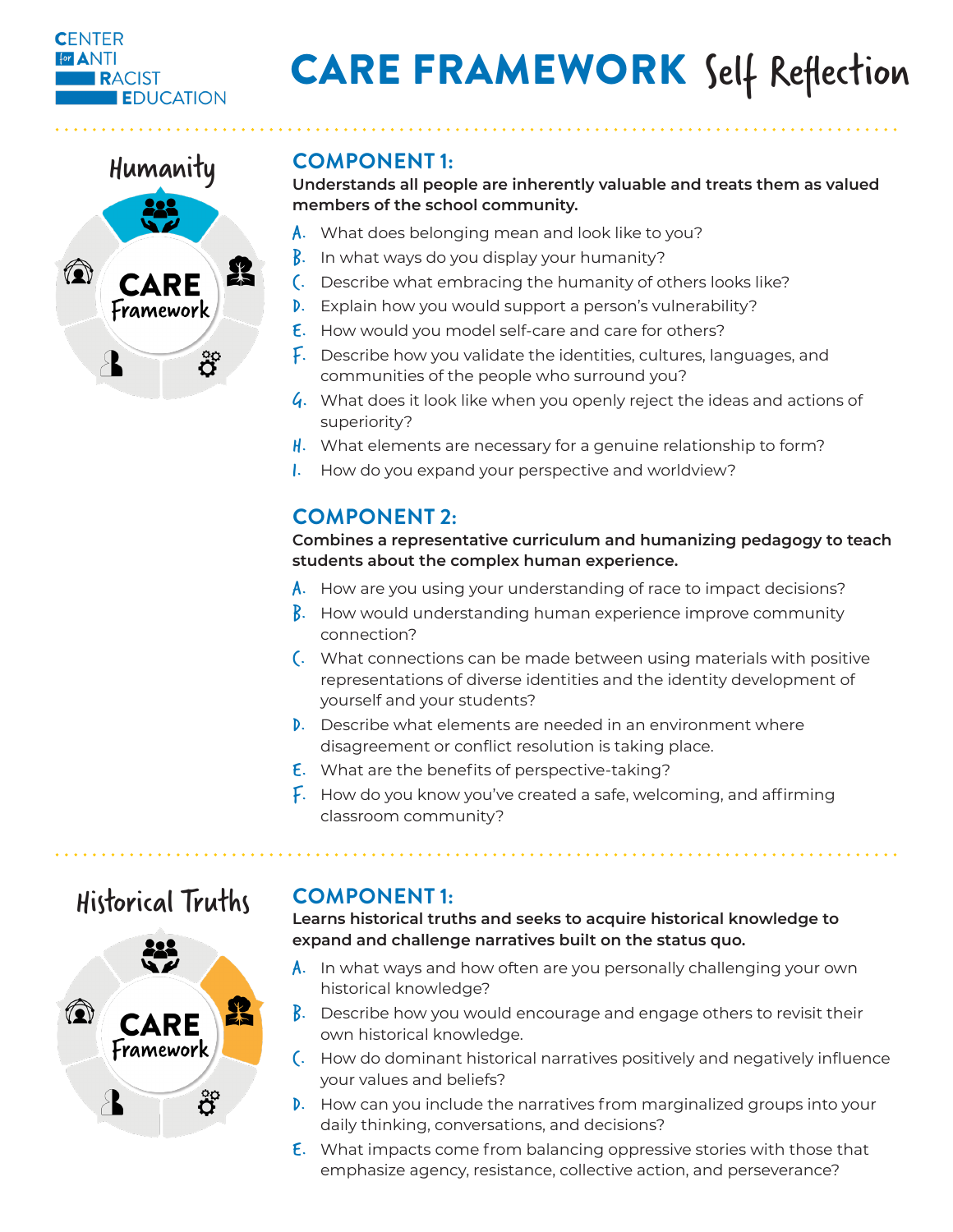# Historical Truths



# **COMPONENT 2:**

**Creates a learning environment that equips students to engage in historical analysis, exhibit historical empathy, and make connections to the present.** 

- A. Where could you go to get the fullest depiction of history from multiple perspectives?
- $\beta$ . What strategies might you have, or would you need, to correct misconceptions in real-time?
- C. In what ways are you analyzing and interrogating conflicting historical interpretations?
- D. Describe what it looks like to teach historical empathy?
- E. How are you making and sharing connections between historical learning and justice, past to present?

# Critical Consciousness



# **COMPONENT 1:**

**Models the use of reflection, questioning, and dialogue as a way to understand themselves, their students, and their community.** 

- A. Describe how you model analytic thinking.
- $\beta$ . How are you building up and modeling your analytic questioning skill?
- C. What patterns do you notice about existing social structures?
- D. What makes understanding a person's intersecting identities affirming?
- E. What personal barriers keep you from engaging confidently in uncomfortable conversations?

# **COMPONENT 2:**

**Adopts an analytical stance to curriculum and teaches students to recognize how power can be used to facilitate change.**

- A. In what ways can education heal and harm?
- $\beta$ . How can you prioritize a healing curriculum instead of a harmful one?
- C. Describe how you might know if a narrative, person, or idea was missing from your intellectual context.
- D. How are social structures built, maintained, and changed?
- E. What do you think about the harm and healing that individual, collective, and/or structural power has on society?
- F. How would you support people in critiquing the relationships of power and marginalization?
- $\mathcal{G}$ . What would you need to confidently exercise your agency?
- $\parallel$ . Describe the ways in which you are collaborating with diverse individuals or people.
- I. How could you encourage and increase power-sharing within your community?